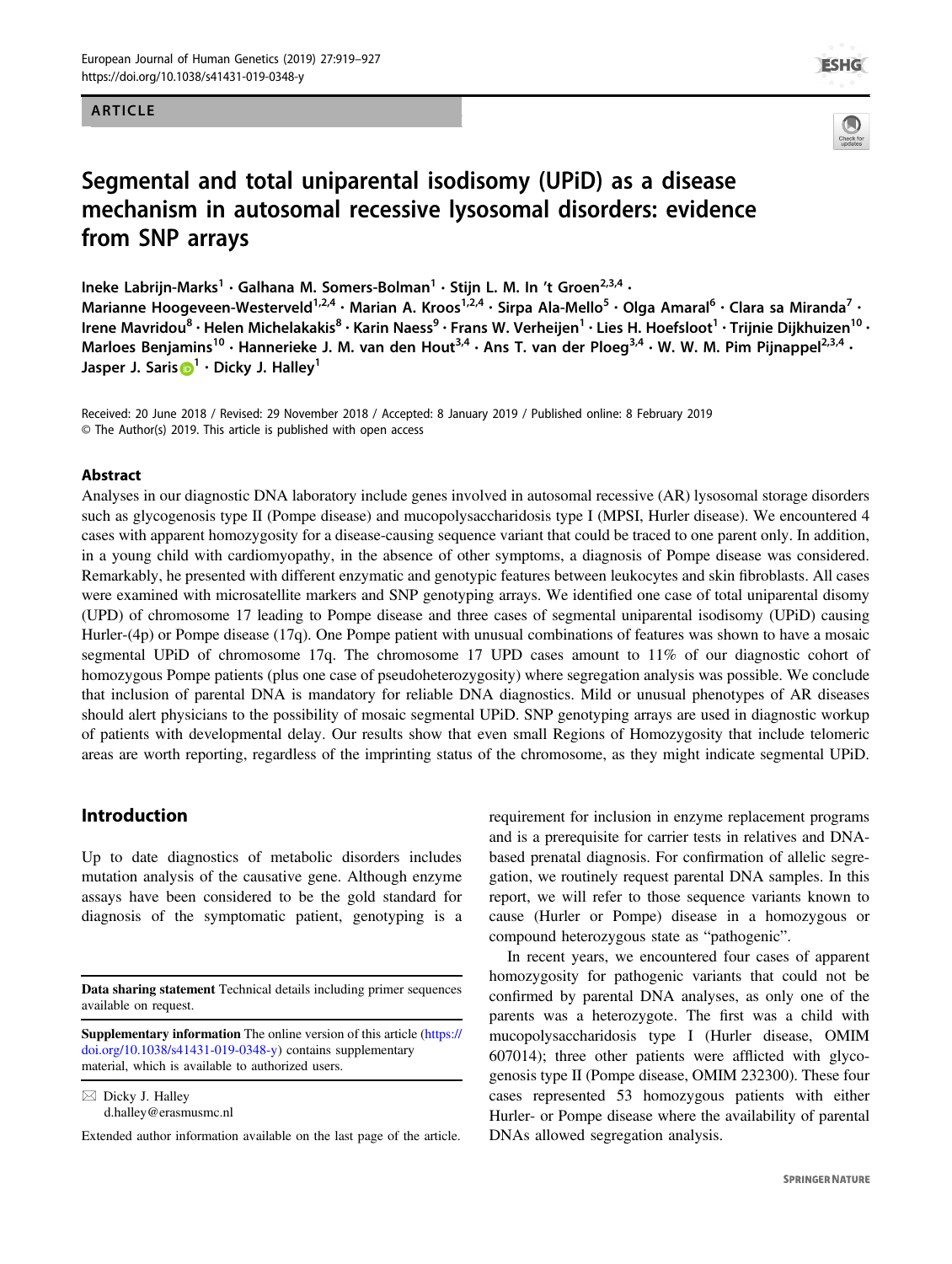Since (partial) gene deletions can generate false homozygosity the relevant gene (IDUA and GAA) regions of the first two patients were interrogated by comparative real time (quantitative) qPCR. Also, we searched for SNPs in the amplicons' primer regions per resequencing.

A special diagnostic case was a young child with cardiomyopathy (but no muscle weakness), possibly related to Pompe disease, who was found to have decreased - but not deficient - acid  $\alpha$ -glucosidase activity in leukocytes, but a deficiency in cultured fibroblasts. Onset of cardiomyopathy within the first year without skeletal muscle weakness, with a sizable (residual) activity of acid  $\alpha$ -glucosidase in leukocytes and fibroblasts, represents an uncommon combination of features when compared with descriptions of the clinical spectrum of Pompe disease [\[1](#page-7-0), [2](#page-7-0)]. His GAA genotype showed apparent *heterozygosity* for a paternally inherited pathogenic sequence variant, with some skewing due to an enhanced paternal contribution and different patterns in leukocytes and fibroblasts.

Uniparental disomy (UPD) is the inheritance of both homologues of a pair of chromosomes from one parent only. Heterodisomy means that both parental homologues are present, while isodisomy refers to the presence of two copies of one parental homologue. Segmental UPD is defined as UPD of a part of one chromosome together with biparental inheritance of the rest of this pair of chromosomes. Problems resulting from UPD are aberrant genomic imprinting and, in the case of isodisomy, of "homozygosity of autosomal recessively inherited mutations" [[3\]](#page-7-0).

Subsequent analyses of these five cases with microsatellite markers and SNP genotyping arrays showed uniparental (iso)disomies. We report four cases of segmental UPiD and show that a mosaic form of sUPiD can generate a phenotype with unusual combinations of features. UPiD may be an underestimated cause of autosomal recessive disease. Our results bear relevance to genetic counseling of families with autosomal recessive diseases as well as diagnostics of patients with mild or unusual phenotypes and diagnostic workup of patients with developmental disorders of unknown aetiology using modern screening techniques.

### Materials and methods

### **Patients**

For patient A, a clinical diagnosis of mucopolysaccharidosis type I or type VI was considered at the age of 11 months. Arylsulfatase B activity in leukocytes was in the normal range, whereas α-L-iduronidase showed a profound deficiency (0.2 nmoles/17 h/mg, with a normal range of 25–90). This established the diagnosis of mucopolysaccharidosis type I (Hurler disease). He was on enzyme replacement

therapy at the age of 13 months and received an allogenic stem cell transplant at 1 year and 4 months. He has been free of infections after splenectomy. At 12 years of age, his cognitive status was at the level of 8 years.

Patient B was born from a consanguineous marriage. Her parents are first cousins. The diagnosis of childhood Pompe disease was established by the demonstration of deficiency of acid α-glucosidase in cultured fibroblasts when the patient was 3 years old (0.24 nmoles/h/mg using 4MU substrate with a normal range of 40–180). Since the parents opted for PGD (preimplantation genetic diagnosis) in a subsequent pregnancy mutation analysis of the GAA gene was requested.

Patient C was hospitalised with respiratory distress 6 weeks and 5 days after birth. The diagnosis of Pompe disease was established by the demonstration of deficiency of acid  $\alpha$ -glucosidase in cultured fibroblasts (0.1 nmoles/min/mg using 4MU substrate with a normal range of 0.34–2.4 and a patient range of 0.01–0.3). The patient developed cardiomyopathy and hepatosplenomegaly. Myozyme enzyme replacement therapy was started 11 days after admission to the hospital, but his condition deteriorated and the infant died with cardiorespiratory arrest 3 weeks after admission.

Patient D, a child of mixed Scandinavian ethnicity, was diagnosed with Pompe disease at 16 months of age. His diagnosis was based on clinical symptoms, including hypertrophic cardiomyopathy and generalized muscle weakness, and acid  $\alpha$ -glucosidase deficiency, measured in isolated lymphocytes. He was treated with Myozyme from the age of 17 months. DNA was received by our laboratory (Clinical Genetics, Rotterdam) for mutation analysis when he was two years of age. There were urgent clinical reasons to start enzyme replacement therapy immediately after the biochemical diagnosis had been made and ahead of genotyping. Also, the clinical and enzymatic features of the patient made genetic null variants, which would have been a contraindication, unlikely; the patient's positive crossreactive immunological material status supported this decision.

Patient E was born after an uneventful pregnancy. On a prenatal ultrasound a persistent left superior vena cava was suspected. Therefore he had a cardiac ultrasound at the age of 2.5 months. A left ventricular hypertrophy was found, which later developed into a biventricular cardiac hypertrophy. Motor development was normal and the child had normal strength. As a toddler he does not show symptoms of muscle weakness or any other clinical symptoms; this makes him a very unusual case. Because of the infantile cardiomyopathy a diagnosis of Pompe disease was considered. The acid  $\alpha$ -glucosidase activity in leukocytes was decreased (26 nmoles/h/mg) but clearly above the activity in known Pompe patients (range normal controls 40–250, patients 0–10). However, in cultured fibroblasts, the activity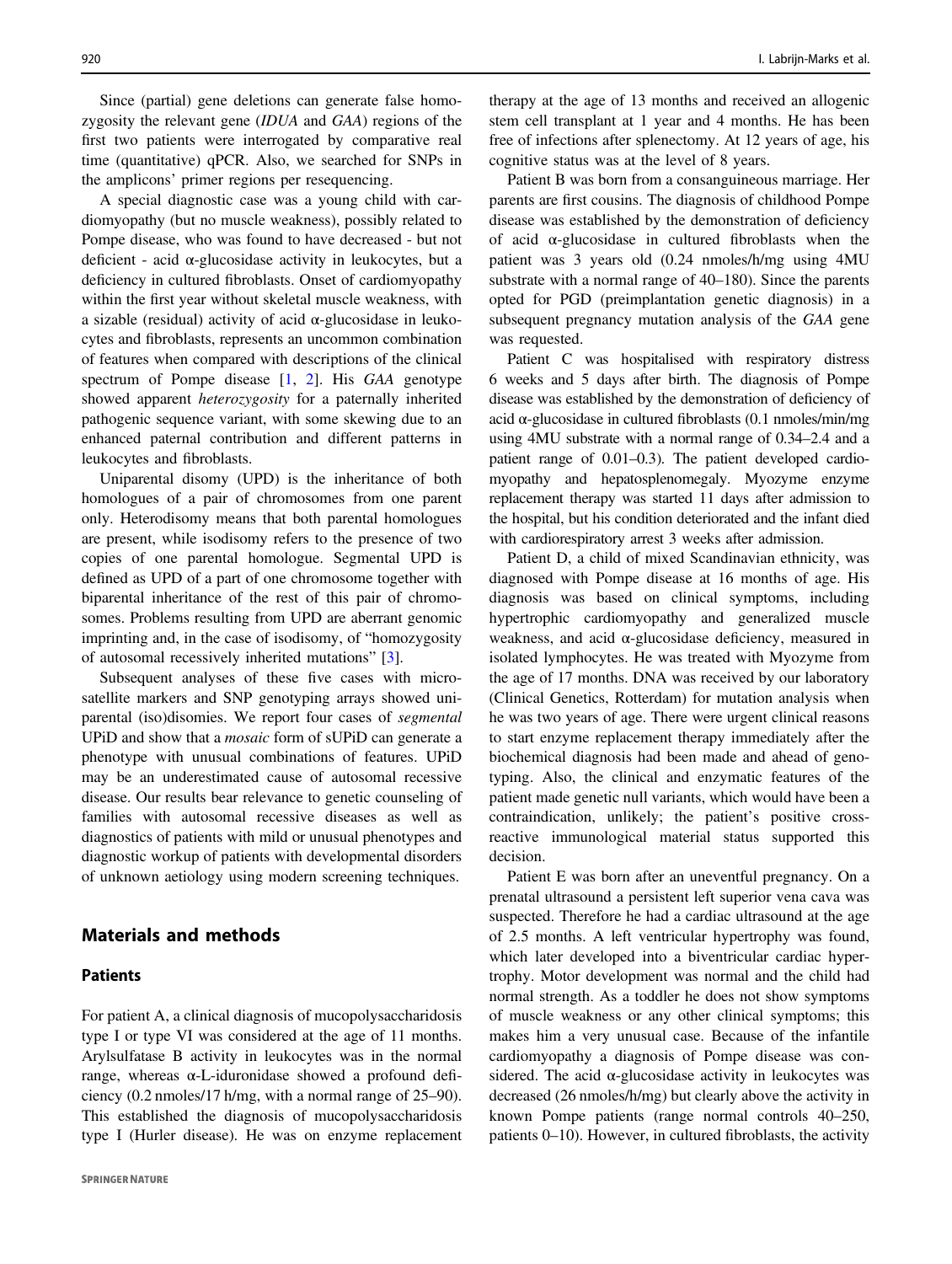<span id="page-2-0"></span>was 8.1 nmoles/h/mg using 4MU substrate (with a normal range of 45–180 and a patient range of 0–20).

### DNA isolation and mutation analysis

DNA was extracted from blood using Magnetic Separation Module 1 from Chemagen (Baesweiler, Germany). Routine mutation analysis of the IDUA and GAA genes was done by sequencing of the coding exons and intron exon boundaries, i.e. exons 1–14 (IDUA; NM\_000203.3 (GRCh37/hg19)), exon numbering as in [https://databases.lovd.nl/shared/](https://databases.lovd.nl/shared/refseq/IDUA_NM_000203.3_table.html) [refseq/IDUA\\_NM\\_000203.3\\_table.html](https://databases.lovd.nl/shared/refseq/IDUA_NM_000203.3_table.html) and Kwak et al. [\[4](#page-7-0)], and 2–20 (GAA; NM\_000152.3 (GRCh37/hg19)), exon numbering as in [https://databases.lovd.nl/shared/refseq/](https://databases.lovd.nl/shared/refseq/GAA_NM_000152.3_table.html) [GAA\\_NM\\_000152.3\\_table.html](https://databases.lovd.nl/shared/refseq/GAA_NM_000152.3_table.html) and Kroos et al [\[5](#page-7-0)]. (In addition, the (relatively frequent) deletion of exon 18 of GAA was tested with a separate deletion specific PCR.) Primers were designed using standard software (Primer3, [http://frodo.wi.mit.edu/cgi-bin/primer3/primer3\\_www.cgi](http://frodo.wi.mit.edu/cgi-bin/primer3/primer3_www.cgi)); sequences available on request. PCR products were purified with ExoSap-it (USB, Cleveland, Ohio, USA) and sequenced using the Big Dye Terminator kit according to the supplier's instructions (Applied Biosystems, Foster City, California, USA). Sequence reaction products were purified with Performa DTR V3–96 well short plates (Edge BioSystems, Gaithersburg, Maryland, USA) and analysed using an ABI 3730 XL analyzer (Applied Biosystems) and SeqScape (Applied Biosystems) or SeqPilot software (JSI medical systems GmbH).

In vitro functional testing of a GAA missense variant using site directed mutagenesis was performed as published by Kroos et al. [\[5](#page-7-0)]. Data on the variants and the patients were submitted to [www.lovd.nl/IDUA](http://www.lovd.nl/IDUA) and [www.lovd.nl/](http://www.lovd.nl/GAA) [GAA.](http://www.lovd.nl/GAA) Patients A-E were registered as #00183080, #00183081, #00183082, #00183083 and #00183084, respectively.

### Identity testing

The AmpFlSTR® Identifiler® PCR Amplification Kit was used to verify the origin of patients' and parental samples.

### qPCR analysis - Copy number variation detection

Two real-time PCR techniques were used to detect a possible deletion in IDUA and GAA ([http://www.eurogentec.](http://www.eurogentec.com/8233Discover+our+new+qPCR+guide.html) [com/8233Discover](http://www.eurogentec.com/8233Discover+our+new+qPCR+guide.html)+our+new+qPCR+guide.html). First, TaqMan Probe assays were designed using Primer Express 2.0 (Applied Biosystems) and performed on an ABI 7500, using qPCR low ROX MasterMix Plus (Eurogentec). For IDUA exons 1–14 were tested and for the GAA gene exon 3, 8, 13 and 18. Subsequently, results were verified with SYBR green assays on an ABI 7900 using MESA GREEN qPCR MasterMix Plus for SYBR assay Low Rox (Eurogentec) for exon 2 of the IDUA gene and exon 13 of the GAA gene using the TaqMan assay outer primers.

### Marker analysis

Microsatellite markers for chromosome 4  $(n = 8)$  and chromosome 17  $(n = 15)$  were selected from the GB AB Map (ABI PRISM Linkage Mapping Set Version 2, Panel Guide and the UCSC hg19 genome browser ([http://genome.](http://genome.ucsc.edu/cgi-bin/hgGateway) [ucsc.edu/cgi-bin/hgGateway](http://genome.ucsc.edu/cgi-bin/hgGateway)). The VIC or FAM labelled PCR products were run on the ABI 3730 XL. The markers are summarised in Table 1.

#### SNP microarray analysis

For patients A and B, SNP array analysis was performed with Affymetrix SNP6.0 arrays according to the manufacturer's protocol (Santa Clara, CA, USA) as described [[6\]](#page-7-0). (Affymetrix is now part of ThermoFisher Scientific, Waltham, MA, USA). DNA trio analysis of patient C and parents was done on the 300 K Illumina (San Diego, CA, USA) HumanCytoSNP-12 BeadChip platform [[7,](#page-7-0) [8\]](#page-7-0) and trioanalyses of patients D and E and their parents were done

Table 1 Markers on chromosome 4 and 17 used for this study

| Marker     | Chromosome     | Start pos. $(hg19)$ | End pos. $(hg19)$ |
|------------|----------------|---------------------|-------------------|
| D4S412/a   | $\overline{4}$ | 3380692             | 3381012           |
| D4S2935/b  | $\overline{4}$ | 6560881             | 6561231           |
| D4S403/c   | $\overline{4}$ | 13750828            | 13751166          |
| D4S405/d   | $\overline{4}$ | 40352512            | 40352915          |
| D4S1592/e  | $\overline{4}$ | 57681811            | 57682157          |
| D4S1572/f  | $\overline{4}$ | 103769921           | 103770290         |
| D4S415/g   | $\overline{4}$ | 178711416           | 178711101         |
| D4S1535/h  | $\overline{4}$ | 185235750           | 185236098         |
| D17S831/i  | 17             | 1910400             | 1910767           |
| D17S1852/j | 17             | 10515501            | 10515829          |
| D17S921/k  | 17             | 14260599            | 14260928          |
| D17S1857/1 | 17             | 16415217            | 16415593          |
| D17S1824/m | 17             | 26659952            | 26660227          |
| D17S798/n  | 17             | 31289812            | 31290190          |
| D17S927/o  | 17             | 35006344            | 35006731          |
| D17S1868/p | 17             | 47184746            | 47185087          |
| D17S944/q  | 17             | 61436174            | 61436545          |
| D17S785/r  | 17             | 74431300            | 74431581          |
| D17S1790/s | 17             | 75297293            | 75297627          |
| D17S802/t  | 17             | 76234526            | 76234797          |
| D17S836/u  | 17             | 77299839            | 77300058          |
| D17S784/v  | 17             | 77802121            | 77802424          |
| D17S928/w  | 17             | 80252839            | 80253140          |

/a etc refers to the position in Fig. [2](#page-5-0).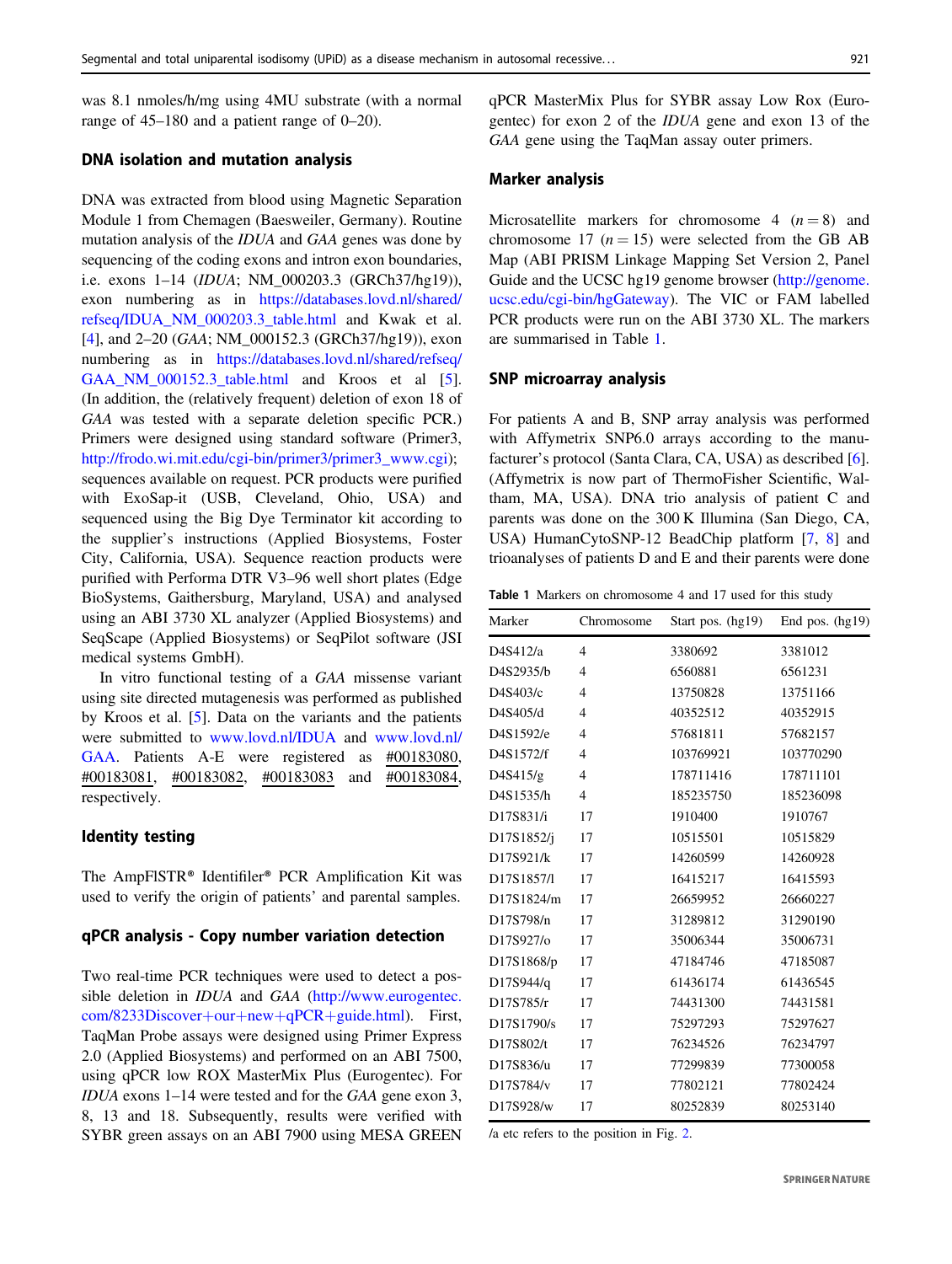on the Illumina InfiniumCytoSNP-850K BeadChip platform [\[8](#page-7-0), [9\]](#page-7-0). These platforms had (consecutively) become part of our standard clinical laboratory procedure. A cascade of algorithms was applied for copy number analysis and genotyping, including Genome Studio (Illumina), GTC (Affymetrix) and Nexus CopyNumber™ (Biodiscovery, El Segundo, CA, USA). Analysis of LOH (Loss of Heterozygosity) was based on B-allele frequency calculation (BAF), the B-allele representing the minor non-reference allele. Expected values for BAF are 0 for AA, 0.5 for AB and 1 for BB, meaning ΔBAF represents estimated deviation from the expected AB value.

# Results

### Mutation analysis of patients and parents

After DNA sequencing, the Hurler disease patient A, presented as homozygous for the founder (nonsense) variant c.208 C > T, p.(Gln70<sup>\*</sup>) in exon 2 of the *IDUA* gene (chromosome 4p16.3) known to occur in patients with Hurler disease in a homozygous or compound heterozygous state. Subsequently, both parents were tested and the mother was heterozygous for c.208 C > T, p.(Gln70\*); the father, however, tested negative. Pompe patient B appeared to be homozygous for the novel nonsense variant  $c.1853G > A$ , p.(Trp618\*) in exon 13 of the GAA gene (chromosome 17q25.2-q25.3). Both parents were tested, with mother heterozygous and father negative for c.1853G > A, p.(Trp618\*). In both families paternity was confirmed. Repeated sequencing of the patients' DNA using new sets of primers outside the originally amplified fragments did not reveal any SNPs that might have compromised the detection of the paternal allele in the previous tests. Two more patients were encountered, both with sequence alterations in exon 5 of the GAA gene: Pompe patient C, with apparent homozygosity for the founder pathogenic missense variant  $c.925$  G > A, p.(Gly309Arg), and Pompe patient D, whose DNA showed a homozygous pattern for the novel missense change c.871 C > T, p.(Leu291Phe), of which the clinical relevance was unknown. The functional significance of this change was studied using site directed mutagenesis. The resulting classification was a 'pathogenic potentially severe to slightly less severe' variant. Also in these cases only the patients' mothers carried the variant. Paternity was confirmed. Patient E, who had hypertrophic cardiomyopathy, but no muscle weakness, had decreased (but not deficient) acid  $\alpha$ -glucosidase activity in leukocytes, but a deficiency in cultured fibroblasts. GAA genotyping was done on DNA from leukocytes and from fibroblasts. In both DNA samples a pattern with a normal (maternal) and a mutant (paternal) allele was observed. It concerned the

founder pathogenic missense variant  $c.925 \text{ G} > A$ , p. (Gly309Arg). Each of the patterns was skewed, in the sense that the (mutant) A peak was higher than the G (Fig. [1\)](#page-4-0), which was more pronounced in the fibroblast DNA.

# Comparative qPCR with TaqMan Probe and SYBR green assays for copy number quantification

We continued the analyses of patients A and B using qPCR with TaqMan Probe and SYBR green assays. This was to explore the possibility that the apparently homozygous patterns of sequence variants in these patients and the apparently wild type patterns in their fathers would repre-sent exon deletions on the paternal alleles [\[10](#page-7-0)]. Assays were designed for exon 2 of the IDUA gene containing the apparently homozygous variant of patient A; exons 1 and 3–14 served as control exons. Assays of the GAA gene concerned exon 13 containing the apparently homozygous variant of patient B; exons 3, 8 and 18 served as control exons. All assays gave normal results for patients A and B and their parents (results not shown). This indicates that heterozygous partial gene deletions were not the cause of the observed discrepancies in these patients' and paternal DNAs.

#### Analyses of microsatellite markers and microarrays

The parental contributions to the chromosomal areas involved were further investigated. For the IDUA gene, 8 microsatellite markers on chromosome 4 were tested, designated a-h in Fig. [2](#page-5-0) and listed in Table [1.](#page-2-0) Of these, D4S412/a, D4S2935/b, D4S403/c and D4S405/d were located proximal to IDUA on the short arm and D4S1592/e, D4S1572/f, D4S415/g and D4S1535/h on the long arm of the chromosome. Four markers (D4S405/d, D4S1592/e, D4S1572/f and D4S1535/h) showed biparental inheritance (paternal contributions) in proband A's DNA, three markers (D4S412/a, D4S2935/b and D4S415/g) were not informative, but for D4S403/c at 4p16.1 patient A showed absence of a paternal allele. Together with the apparently homozygous maternal sequence variant this suggested segmental uniparental isodisomy (sUPiD). To examine this further, SNP genotyping array analyses were performed.

For patient A, investigated on Affymetrix SNP6.0, the GTC software showed one region of homozygosity with a size of 18 Mb on chromosome 4pter (Fig. [2A](#page-5-0); supplementary figure S1A and S1B). The homozygous, copy neutral, region comprised the IDUA gene and marker D4S403, which showed only a maternal contribution in the marker analysis.

For the cases involving the GAA gene (chromosome 17q25.2–25.3), 15 markers were tested including 6 markers at chromosome 17q25 (Table [1](#page-2-0); designated i-w in Fig. [2\)](#page-5-0).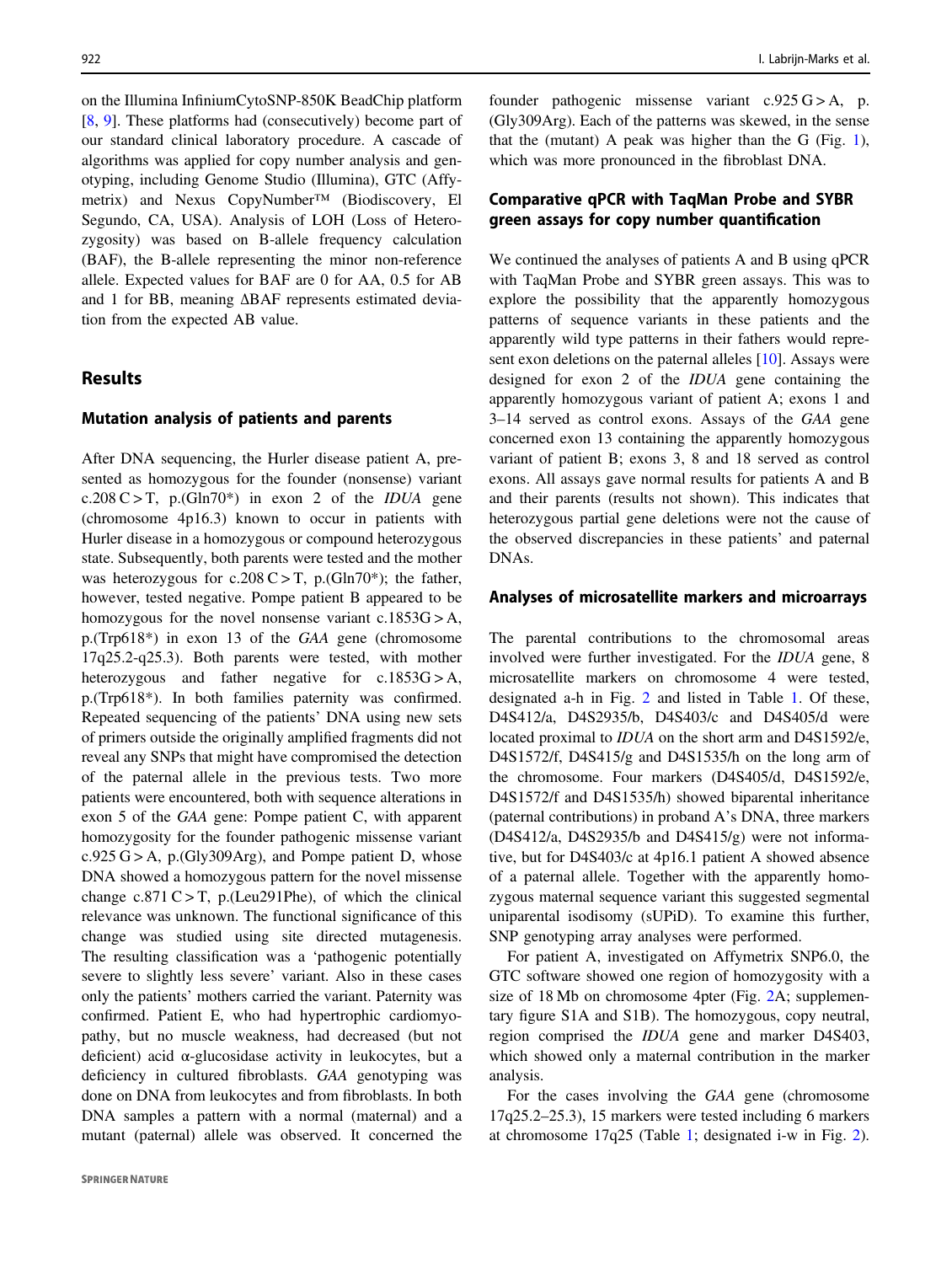<span id="page-4-0"></span>

Fig. 1 Sequence analysis of exon 5 of the GAA gene. Both parents are heterozygous for c.921A > T, a silent change (p.Ala307 = ), the proband shows a homozygous T pattern. Position 925 is indicated by arrows. The father is heterozygous for  $c.925G > A$ ; p.(Gly309Arg), a known pathogenic variant, mother has wild type sequence. The proband shows skewed, pseudoheterozygous, patterns in leukocytes and (briefly) cultured fibroblasts, with the highest mutant peak in the fibroblasts

Of the latter, D17S785/r, D17S1790/s, D17S802/t, D17S836/u and D17S784/v were proximal to GAA and D17S928/w was distal to the gene (Fig. [2B](#page-5-0)–E). The remaining markers i-q covered 17p13.3 through 17q23.3. In DNA of proband B, the distal marker D17S1928/w showed one of the maternal alleles and no paternal allele. Markers D17S836/u, D17S802/t and D17S785/r at chromosome 17q25 showed biparental inheritance, as did the other informative markers at 17q11.2–17p13.3. Using array analysis (Affymetrix SNP6.0), patient B showed one 3.5 Mb region of homozygosity on chromosome 17qter (Fig. [2B](#page-5-0); supplementary figure S2A and S2B). This copy neutral region included the GAA gene and one of the marker loci, i.e. D17S928/w, that showed only the maternal allele in the marker analysis. The remaining chromosomal regions consisted of biparental contributions as evidenced by both normal array results and the informative markers. In DNA of patient C, markers D17S928/w, D17S784/v, D17S802/t and D17S785/r located on either side of the gene at 17q25 showed patterns in agreement with maternal UPiD (Fig. [2](#page-5-0)C, and supplementary figure S3). Seven markers throughout the remaining part of the chromosome showed biparental inheritance. Patient C was further analysed using the Illumina CytoSNP-12 platform. One region of (copy neutral) homozygosity of 8 Mb was observed encompassing the distal marker D17S928/w and GAA and ending just centromeric to the informative marker D17S785/r. The remaining chromosomal patterns were of biparental origin. We conclude that patients A, B and C were all cases of maternal sUPiD. For patient D (Fig. [2D](#page-5-0); supplementary figure S4) all markers at 17q25 showed patterns in agreement with maternal UPD, of which D17S928/w, D17S802/t, D17S1790/s and D17S785/r were informative for UPiD. D17S1868/p at 17q21.32, however, showed maternal heterodisomy (UPhD), as did D17S831/i at 17p13.3, with 2 markers in between showing isodisomic patterns. Array analyses (Illumina CytoSNP-850K) showed allelic imbalance throughout the chromosome with ROH blocks at 17q25 and 17q12–17p13.1 coinciding with the regions of UPiD indicated by the markers, whereas the remaining areas were in agreement with maternal UPhD as they did not show ROH and lacked paternal contributions. These results indicate the presence of maternal whole chromosome UPD, with alternating regions of homozygosity and heterozygosity, consistent with a meiosis I error resulting in maternal UPhD.

Array analysis (Illumina CytoSNP-850K) was the most informative tool for patient E. Allelic imbalance of a large region (39.5 Mb) was detected, compatible with a segmental mosaic ROH (Fig. [2](#page-5-0)E; supplementary figure S5), as evidenced by an estimated 0.17 BAF deviation. His DNA showed biparental marker patterns throughout the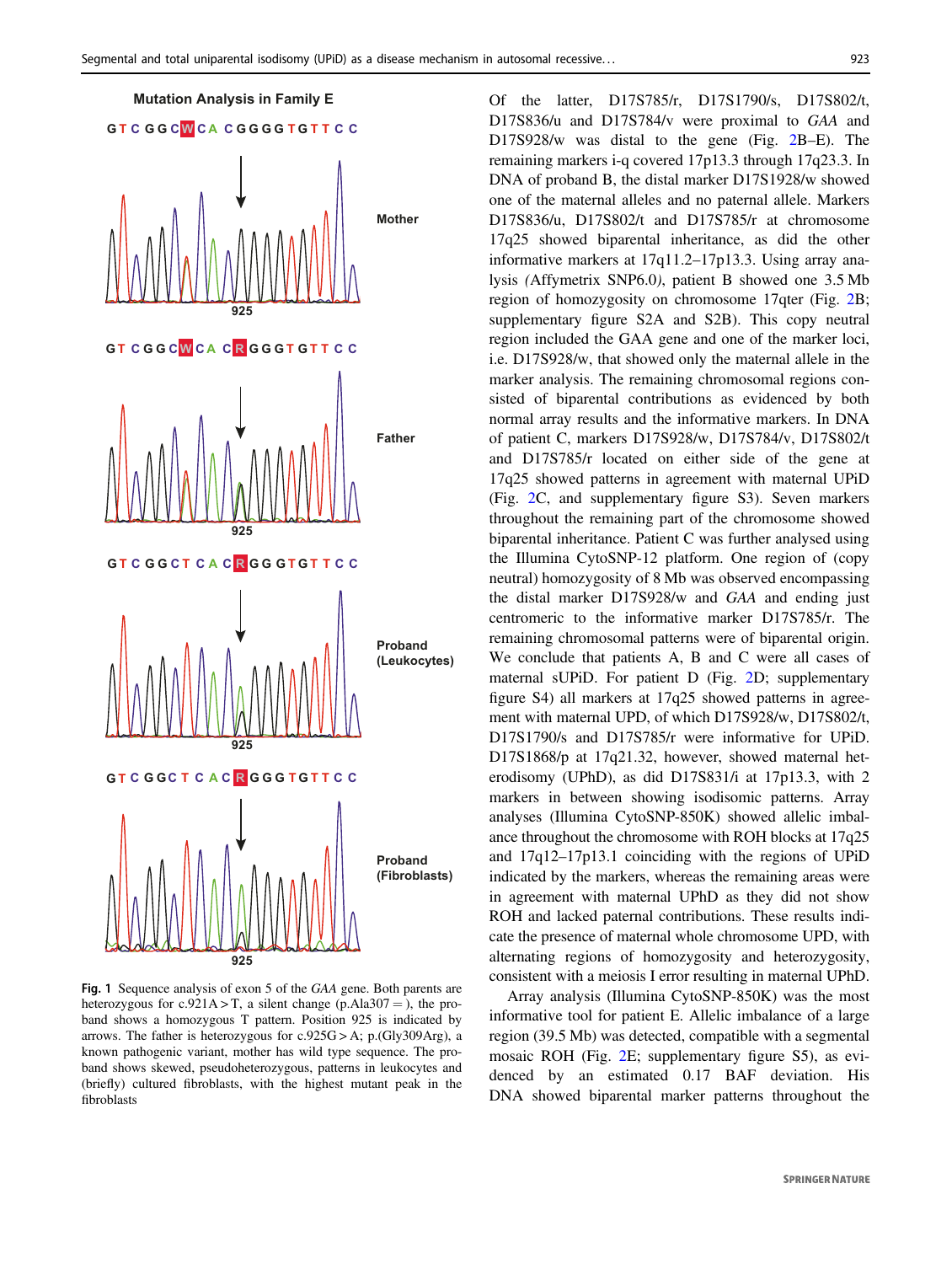<span id="page-5-0"></span>

Fig. 2 Graphic images of chromosome 4 (patient A) and chromosome 17 (patients B–E), based on the results of microsatellite marker and SNP genotyping array analyses. The microsatellite marker loci are listed in Table [1.](#page-2-0) The colours of the bars indicate: Gray – biparental

chromosome. However, in agreement with the results of the mutation analysis, at the 17q25 region 5 of the markers had enhanced peaks of one paternal allele. We conclude that this case represents a mosaic paternal sUPiD.

# **Discussion**

Using microsatellite markers and SNP microarrays we identified 5 cases of UPD in patients with autosomal recessive lysosomal storage diseases, 4 of which were maternal in origin and 1 was paternal. It concerned one case of Hurler disease and four with Pompe disease including one case with an unusual combination of features. Four of these cases were traced when apparent homozygosity for a Hurler- or Pompe disease-causing variant was found in the patients and only the mothers proved to be carriers. Confirmation of biological parenthood was done by separate assay and/or was inherent in the results of the (comparative) analyses. Exon deletions and SNPs in primer areas had been excluded in patients A and B. For the patients we encountered more recently, microarray analyses became tools at an earlier stage of diagnostic work up, which enabled direct allelic quantification. Only one case (patient D) showed wUPD, with alternating regions of UPiD and UPhD reflecting a meiosis I origin [[11\]](#page-7-0). The remaining cases represented postzygotic events resulting in segmental UPiDs, one of them in a visibly mosaic form and of paternal

contributions / absence of UPD. Purple – region of UPiD. Yellow – region of UPhD. Green - allelic imbalance, interpreted as admixture of biparental UPiD cell populations. Supplementary figures 1–5 contain array data

origin (patient E). This finding was particularly relevant for the diagnosis of patient E. He had presented with infantile cardiomyopathy, but has no muscle weakness, also as a toddler, which is an unusual combination. He had a decreased acid  $\alpha$ -glucosidase activity in leukocytes that was above the range of known Pompe disease patients. However, the enzyme activity in cultured fibroblasts was within the patient range. Genotyping showed normal patterns in the mother's DNA and heterozygosity for a known pathogenic variant in the father. In the patient both leukocytes and fibroblasts showed skewed heterozygous pattern with a more pronounced (paternal) variant allele than the (maternal) normal allele in the fibroblast DNA (Fig. [1\)](#page-4-0). This may reflect the difference in enzyme activity between both tissues and strongly indicated mosaic sUPiD. Marker analyses on DNA from leukocytes and fibroblasts of this patient were less informative than in the other - non-mosaic - cases, where absence of parental contribution can be seen. Five markers did show enhanced peaks of one paternal allele, but the difference between the two tissues was less obvious. SNP genotyping array analysis on leukocyte DNA was clearly consistent with mosaicism, as 2 cell populations were visible (Fig. 2E; supplementary figure S5), while copy number neutral [\[12](#page-7-0)]. One may speculate that the resulting enzyme activity in skeletal muscle was above the threshold for clinical expression at the present age of the patient, whereas the activity in the heart was not sufficient to prevent cardiomyopathy.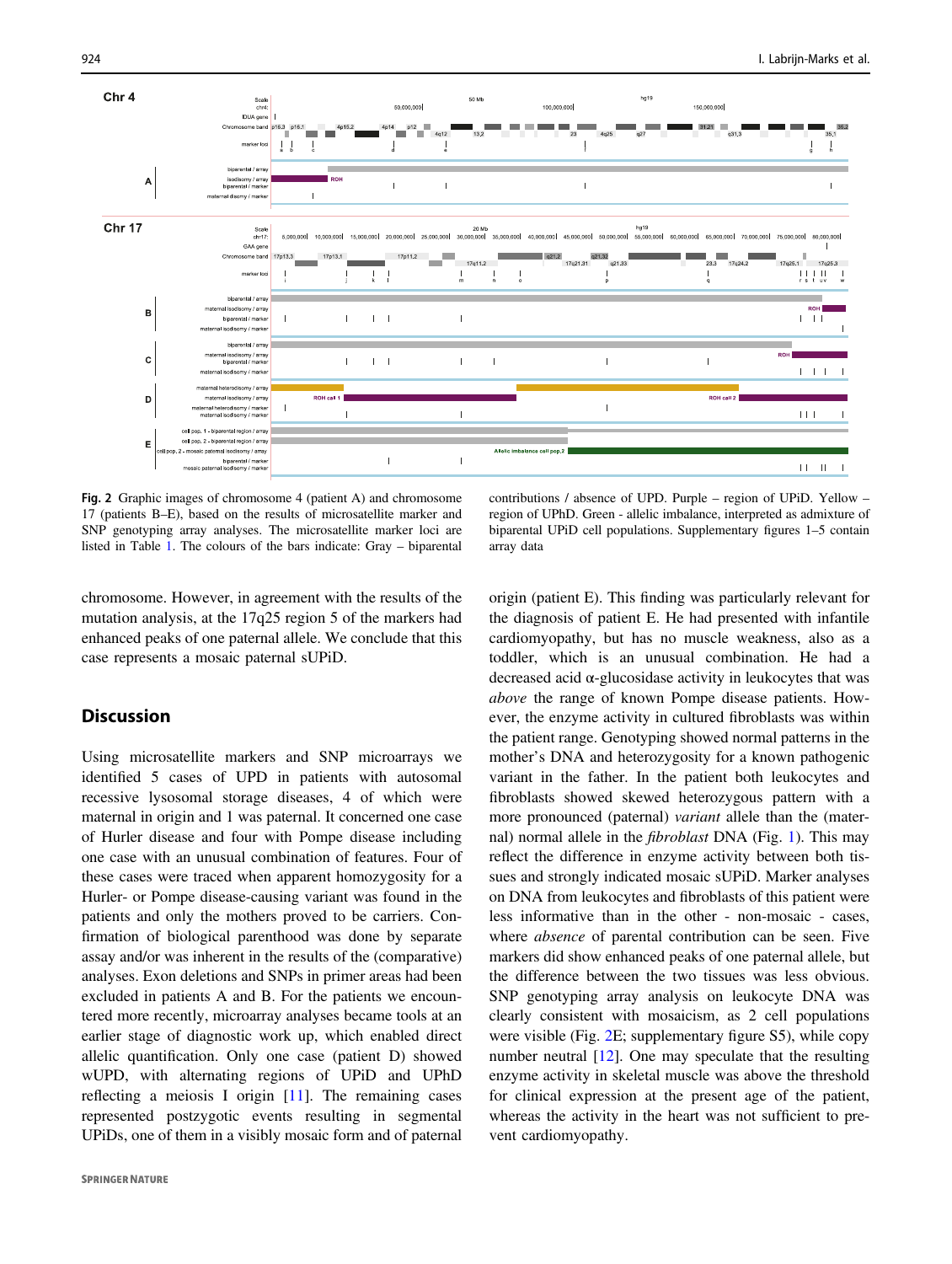The estimates of the occurrence of (germline) UPD vary considerably. The most widely cited prevalence of UPDfor-any-chromosome is 1/3500 births [[13\]](#page-7-0). Using exome sequencing and microarray analysis King et al. [\[14](#page-7-0)] detected six cases of UPD, one of them segmental, in 1057 previously investigated but undiagnosed children with developmental disorders, which would represent a significant enrichment. Segmental UPiD has been attributed to postzygotic somatic recombination between maternal and paternal homologues or chromosomal breakage and repair using the homologous chromosome as a template [\[3](#page-7-0), [15](#page-7-0)]. There is a tenfold difference between the reported numbers of wUPD (n = 3653) and sUPD (n = 363) [[16\]](#page-7-0). It is conceivable that the number of reported sUPD will increase due to a more widespread application of high resolution analyses of the genome. The vast majority of reported sUPiD to date concerned paternal sUPiD of chromosome 11p causing Beckwith Wiedemann syndrome. Recently, mosaic sUPiD and progressive clonal selection have been identified as a common mechanism leading to late onset ß-thalassemia major [[17\]](#page-7-0).

After Sanger sequencing of 40 different AR genes in their clinical service, Landsverk et al. [[18\]](#page-7-0) reported 75 cases of apparent homozygosity with available parental DNAs. In 9/75 (12%) cases parental carrier status could not be confirmed. Four cases were attributed to deletions or allele drop out due to private SNPs in primer regions. In two cases UPiD was identified, one case each of segmental and complete UPD. However, UPiD was not unlikely in the three unresolved, but only partially analysed cases, which would bring the maximum percentage of UPD cases to 6.7%. In our diagnostic laboratory, Pompe disease is the most frequently tested lysosomal storage disease. In our files (1995-October 2015) were 272 index cases -of 32 nationalities- confirmed by GAA genotyping, 64 of whom were apparently homozygous for a pathogenic variant. In 35 of these cases both parents could be examined and we identified one case of total maternal UPD and two cases of segmental maternal UPiD including the GAA gene at 17q25.3 without evidence of mosaicism. In addition, one case of skewed heterozygosity was shown to represent mosaic segmental paternal UPiD. Hence, we saw four cases (11%) of UPD among 36 cases where segregation could be tested. This percentage of cases that 'did not inherit the mutation from each parent' is similar to Landverk's data, but we identified UPDs only and no cases with deletions or allele drop out.

The patients with sUPDs at 17q came from 4 different countries and their disomic regions were all different in size varying from 3.5 to 39.5 Mb, the latter covering about three quarters of chromosome 17q. This illustrates that the centromeric boundaries of the sUPDs are not confined to specific regions.

The number of Hurler/Scheie cases in our lab is lower than the number of Pompe cases. We tested 74 index patients, of whom 29 were homozygous for a pathogenic IDUA variant. We identified the case of sUPiD described in this report out of a total of 18 homozygous patients where both parents could be tested.

Since we argued that the occurrence of UPD may be underestimated due to unavailability of parental DNA, we compared the results with a cohort of cystic fibrosis (CF) patients tested in our lab with both parental DNAs available. In 120 homozygous cases segregation was consistent with AR inheritance. The occurrence of human disease resulting from UPD was first demonstrated already in 1988 in a CF patient with maternal UPiD for chromosome 7 by Spence et al. [\[19](#page-7-0)]. However, we did not identify any case of UPiD in a CF cohort of 120 patients. In the literature, we could find no more than 9 CF patients reported with (total and segmental) UPiD [[20,](#page-7-0) [21](#page-7-0)]. This number seems low for a genetic disease with a mean calculated incidence of 1:3500 in Europe, based on data from 26 regional and national CF newborn screening programs [\[22](#page-7-0)]. Some underreporting in the literature cannot be excluded. Also, large numbers of patients may be needed for CF, where the relative contribution of UPD to the incidence of the disease may be lower due to the high carrier frequency. We propose to do a survey among diagnostic laboratories about their UPD cases to collect sufficient data for statistical analysis and investigate the frequency of UPD as a cause of AR disease.

Our results underline the clinical relevance of testing parental DNAs in the course of a routine diagnostic workup for DNA diagnostics of autosomal recessive diseases even when the parents are consanguineous (patient B). It is of direct importance to the parents in the first place, as a recessive disease caused by this mechanism has a negligible recurrence risk compared with the 25% that is conferred by biparental carriership.

Awareness of this genetic mechanism in diagnostic laboratories will speed up genotyping, when apparently conflicting results are found between the results of patients and parents. This is of particular relevance for patients with lysosomal storage diseases as a growing number of enzyme replacement programs become available where genotyping is a requirement for inclusion.

The case with the mosaic segmental UPD is very relevant with respect to cases with mild phenotypes (resembling those) of known recessive diseases. In the case of autosomal recessive diseases de novo sequence changes affecting gene (product) function appear to occur extremely rarely. Hence possible mosaicism can easily be overlooked or even ignored. When, however, genotypic or metabolic/ enzymatic features are observed to vary according to the tissue analysed, mosaicism for segmental UPD must be considered.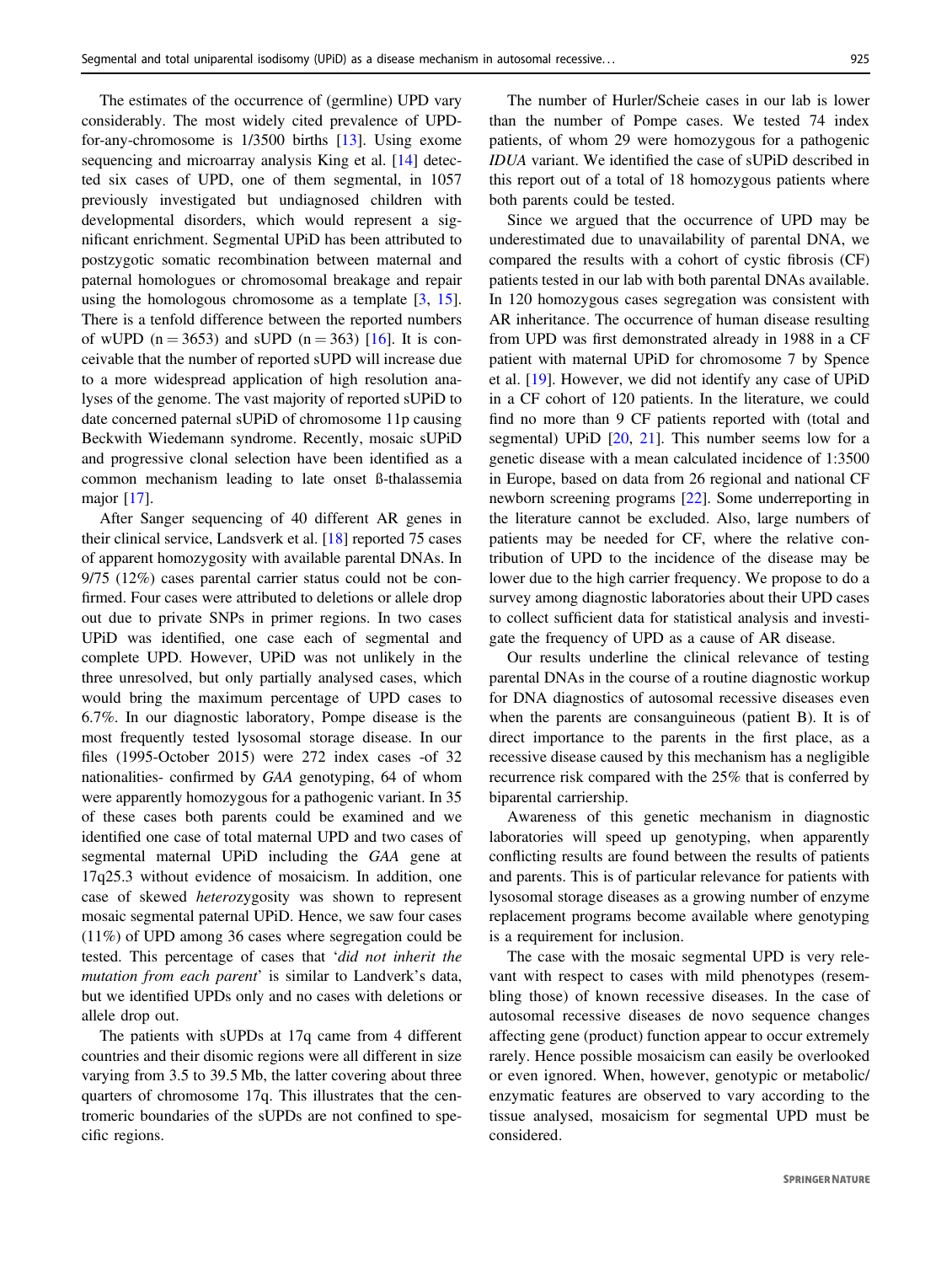<span id="page-7-0"></span>Our observations also bear relevance for the protocol used for diagnostic workup for patients with developmental delay and intellectual disability that often involves SNP genotyping arrays at an early stage. It is important not only to check for genes involved in autosomal recessive diseases in "whole chromosome ROH" or repeated ROHs on one chromosome with interspersed heterozygosity indicating (whole chromosome) UPD. Even relative small ROHs (< 10 Mb) that include telomeric regions might indicate segmental UPD (e.g. patients B and C). We recommend that diagnostic laboratories report terminal ROHs regardless of size or the imprinting status of the chromosome.

Acknowledgements We thank the families included in this report. The illustrations were in the expert hands of Tom de Vries Lentsch.

#### Compliance with ethical standards

Conflict of interest The authors declare that they have no conflict of interest.

Publisher's note: Springer Nature remains neutral with regard to jurisdictional claims in published maps and institutional affiliations.

Open Access This article is licensed under a Creative Commons Attribution 4.0 International License, which permits use, sharing, adaptation, distribution and reproduction in any medium or format, as long as you give appropriate credit to the original author(s) and the source, provide a link to the Creative Commons license, and indicate if changes were made. The images or other third party material in this article are included in the article's Creative Commons license, unless indicated otherwise in a credit line to the material. If material is not included in the article's Creative Commons license and your intended use is not permitted by statutory regulation or exceeds the permitted use, you will need to obtain permission directly from the copyright holder. To view a copy of this license, visit [http://creativecommons.](http://creativecommons.org/licenses/by/4.0/) [org/licenses/by/4.0/.](http://creativecommons.org/licenses/by/4.0/)

# References

- 1. Güngör D, Reuser AJJ. How to describe the clinical spectrum in Pompe disease? Am J Med Genet Part A. 2013;161A:399–400.
- 2. Reuser AJJ, Hirschhorn R, Kroos MA. Pompe disease: glycogen storage disease type II, acid α-glucosidase (acid maltase) deficiency. In: Valle D, Knott HJ, Beaudet AL, editors. The online metabolic and molecular bases of inherited disease. New York, NY, USA: McGraw-Hill; 2018. p. 135.
- 3. Kotzot D. Complex and segmental uniparental disomy updated. J Med Genet. 2008;45:545–56.
- 4. Kwak MJ, Huh R, Kim J, Park H-D, Cho SY, Jin D-K. Report of 5 novel mutations of the alpha-L-idurondase gene and comparison of Korean mutations in relation with those of Japan and China in patients with mucopolysaccharidosis I. BMC Med Genet. 2016;17:58.
- 5. Kroos M, Hoogeveen-Westerveld M, Michelakakis H, Pomponio R, Van der Ploeg A, Halley D et al. GAA Database Consortium. Update of the pompe disease mutation database with 60 novel GAA sequence variants and additional studies on the functional

effect of 34 previously reported variants. Hum Mutat. 2012;33:1161–5.

- 6. Van den Ouweland AMW, van Minkelen R, Bolman GM, Wouters CH, Becht-Noordermeer C, Deelen WH et al. Complete FXN deletion in a patient with Friedreich's ataxia. Genet Test Biomark. 2012;16:1015–8.
- 7. Srebniak MI, Diderich KEM, Joosten M, Govaerts LCP, Knijnenburg J, de Vries FAT et al. Prenatal SNP array testing in 1000 fetuses with ultrasound anomalies: causative, unexpected and susceptibility CNVs. Eur J Hum Genet. 2016;24:645–51.
- 8. Srebniak MI, de Wit MC, Diderich KEM, Govaerts LCP, Joosten M, Knapen MFCM et al. Enlarged NT (>3.5 mm) in the first trimester – not all chromosome aberrations can be detected by NIPT. Mol Cytogenet. 2016;9:69.
- 9. Brosens E, Marsch F, de Jong EM, Zaveri HP, Hilger AC, Choinitzki VG et al. Copy number variations in 375 patients with oesophageal atresia and/or tracheoesophageal fistula. Eur J Hum Genet. 2016;24:1715–23.
- 10. Villani GRD, Grosso M, Pontarelli G, Chierchia A, Sessa R, Sibilio M et al. Large deletion involving exon 5 of the arylsulfatase B gene caused apparent homozygosity in a mucopolysaccharidosis type VI patient. Genet Test Mol Biomark. 2010;14:113–20.
- 11. Eggerman T, Soellner L, Buiting K, Kotzot D. Mosaicism and uniparental disomy in prenatal diagnosis. Trends Mol Med. 2015;21:77–87.
- 12. Conlin LK, Thiel BD, Bonnemann CG, Medne L, Ernst LM, Zackai EH et al. Mechanisms of mosaicism, chimerism and uniparental disomy identified by single nucleotide polymorphism array analysis. Hum Mol Genet. 2010;19:1263–75.
- 13. Robinson WP. Mechanisms leading to uniparental disomy and their clinical consequences. BioEssays. 2000;22:452–9.
- 14. King DA, Fitzgerald TW, Miller R, Canham, N, Clayton-Smith J, Johnson D et al. the DDD Study. A novel method for detecting uniparental disomy from trio genotypes identifies a significant excess in children with developmental disorders. Genome Res. 2014;24:673–87.
- 15. Kearney HM, Kearney JB, Conlin LK. Diagnostic implications of excessive homozygosity detected by SNP-based microarrays: consanguinity, uniparental disomy, and recessive single-gene mutations. Clin Lab Med. 2011;31:595–613.
- 16. Liehr T. Cases with uniparental disomy. [http://upd-tl.com/upd.](http://upd-tl.com/upd.html) [html](http://upd-tl.com/upd.html). Accessed 27 Sep 2018.
- 17. Harteveld CL, Refaldi C, Giambono A, Ruivenkamp CAL, Hoffer MJV, Pijpe J et al. Mosaic segmental uniparental isodisomy and progressive clonal selection: a common mechanism of late onset ß-thalassemia major. Haematologica. 2013;98:691–5.
- 18. Landsverk ML, Douglas GV, Tang S, Zhang VW, Wang G-L, Wang J et al. Diagnostic approaches to apparent homozygosity. Genet Med. 2012;14:877–82.
- 19. Spence JE, Perciaccante RG, Greig GM, Willard HF, Ledbetter DH, Hejtmancik JF et al. Uniparental disomy as a mechanism for human genetic disease. Am J Hum Genet. 1988;42:217–26.
- 20. Le Caignec C, Isidor B, de Pontbriand U, David V, Audrezet MP, Ferec C et al. Third case of paternal isodisomy for chromosome 7 with cystic fibrosis: A new patient presenting with normal growth. Am J Med Genet Part A. 2007;143A:2696–99.
- 21. Gerbrands LC, Haarman EG, Hankel MA, Finken MJJ. Cystic fibrosis and Silver-Russell syndrome due to a partial maternal isodisomy of chromosome 7. Clin Case Rep. 2017;5:1697–700.
- 22. Southern KW, Munck A, Pollitt R, Travert G, Zanolla L, Dankert-Roelse J et al. A survey of newborn screening for cystic fibrosis inEurope. J Cyst Fibros. 2007;6:57–65.